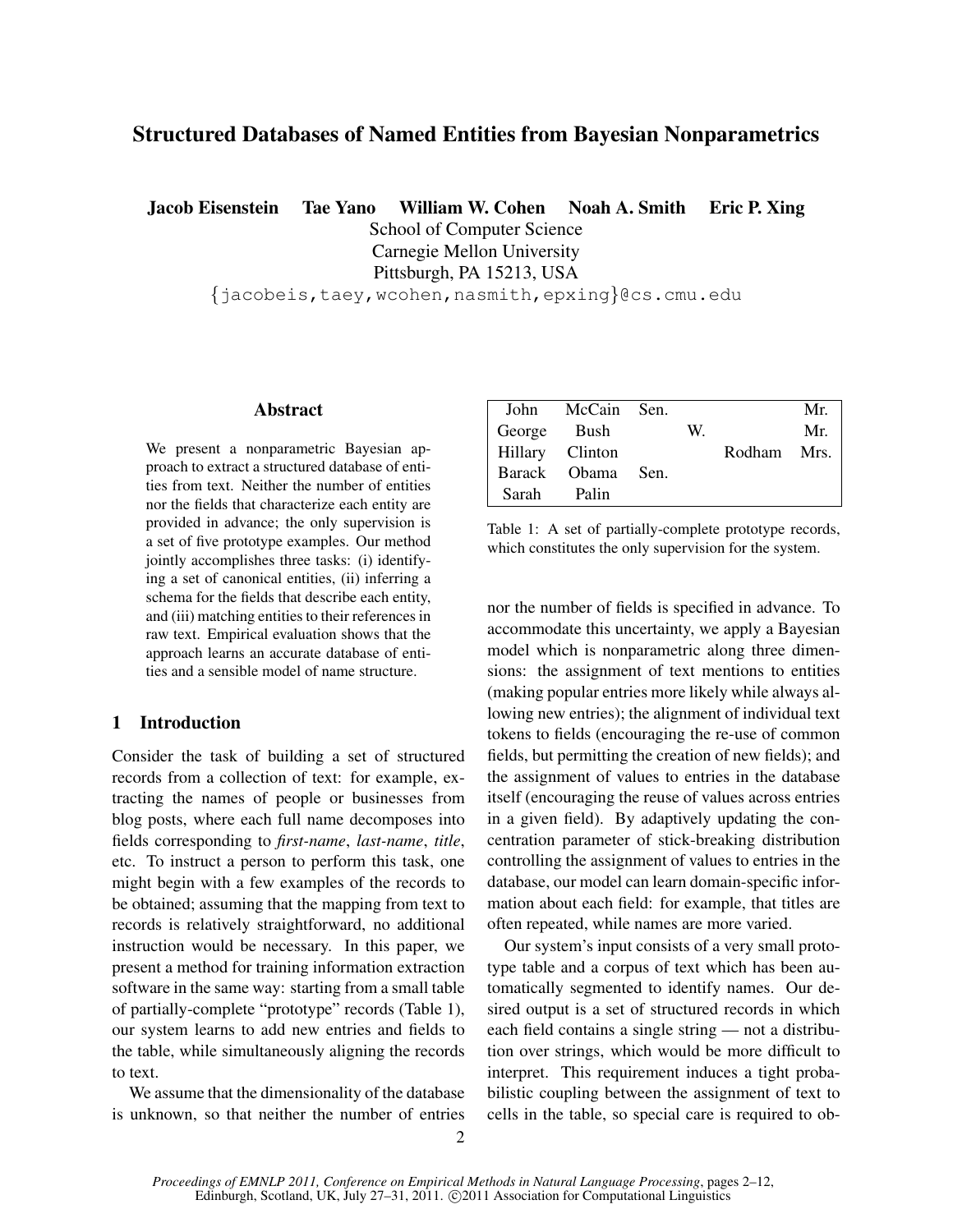tain efficient inference. Our procedure alternates between two phases. In the first phase, we perform collapsed Gibbs sampling on the assignments of string mentions to rows and columns in the table, while marginalizing the values of the table itself. In the second phase, we apply Metropolis-Hastings to swap the values of columns in the table, while simultaneously relabeling the affected strings in the text.

Our model performs three tasks: it constructs a set of entities from raw text, matches mentions in text with the entities to which they refer, and discovers general categories of tokens that appear in names (such as titles and first names). We are aware of no existing system that performs all three of these tasks jointly. We evaluate on a dataset of political blogs, measuring our system's ability to discover a set of reference entities (recall) while maintaining a compact number of rows and columns (precision). With as few as five partially-complete prototype examples, our approach gives accurate tables that match well against a manually-annotated reference list. Our method outperforms a baseline singlelink clustering approach inspired by one of the most successful entries (Elmacioglu et al., 2007) in the SEMEVAL "Web People Search" shared task (Artiles et al., 2007).

## 2 Task Definition

In this work, we assume that a bag of M *mentions* in text have been identified. The mth mention  $w_m$ is a sequence of contiguous word tokens (its length is denoted  $N_m$ ) understood to refer to a real-world *entity*. The entities (and the mapping of mentions to entities) are not known in advance. While our focus in this paper is names of people, the task is defined in a more generic way.

Formally, the task is to construct a table x where rows correspond to entities and columns to functional *fields*. The number of entities and the number of fields are not prespecified.  $x_{\cdot,j}$  denotes the *j*th column of x, and  $x_{i,j}$  is a single word type filling the cell in row  $i$ , column  $j$ . An example is Table 1, where the fields are first-name, last-name, title, middle-name, and so on. In addition to the table, we require that each mention be mapped to an entity (i.e., a row in the table). Success at this task therefore requires (i) identifying entities, (ii) discovering the internal structure of mentions (effectively canonicalizing them), and (iii) mapping mentions to entities (therefore resolving coreference relationships among mentions). Note that this task differs from previous work on knowledge base population (e.g., McNamee, 2009) because the schema is not formally defined in advance; rather, the number of fields and their meaning must be induced from just a few prototype examples.

To incorporate partial supervision, a subset of the table x is specified manually by an annotator. We denote this subset of "prototypes" by  $\tilde{\mathbf{x}}$ ; for entries that are unspecified by the user, we write  $\tilde{x}_{i,j} = \emptyset$ . Prototypes are not assumed to provide complete information for any entity.

## 3 Model

We now craft a nonparametric generative story that explains both the latent table and the observed mentions. The model incorporates three nonparametric components, allowing an unbounded number of rows (entities) and columns (fields), as well as an unbounded number of values per column (field values). A plate diagram for the graphical model is shown in Figure 1.

A key point is that the column distributions  $\phi$ range over possible values at the entity level, not over mentions in text. For example,  $\phi_2$  might be the distribution over possible last names and  $\phi_3$  the distribution over elected office titles. Note that  $\phi_2$ would contain a low value for the last name *Obama* — which indicates that few people have this last name — even though a very high proportion of mentions in our data include the string *Obama*.

The user-generated entries  $(\tilde{x})$  can still be treated as the outcome of the generative process: using exchangeability, we treat these entries as the first samples drawn in each column. In this work, we treat them as fully observed, but it is possible to treat them as noisy and incorporate a stochastic dependency between  $x_{i,j}$  and  $\tilde{x}_{i,j}$ .

### 4 Inference

We now develop sampling-based inference for the model described in the previous section. We begin with a token-based collapsed Gibbs sampler, and then add larger-scale Metropolis-Hastings moves.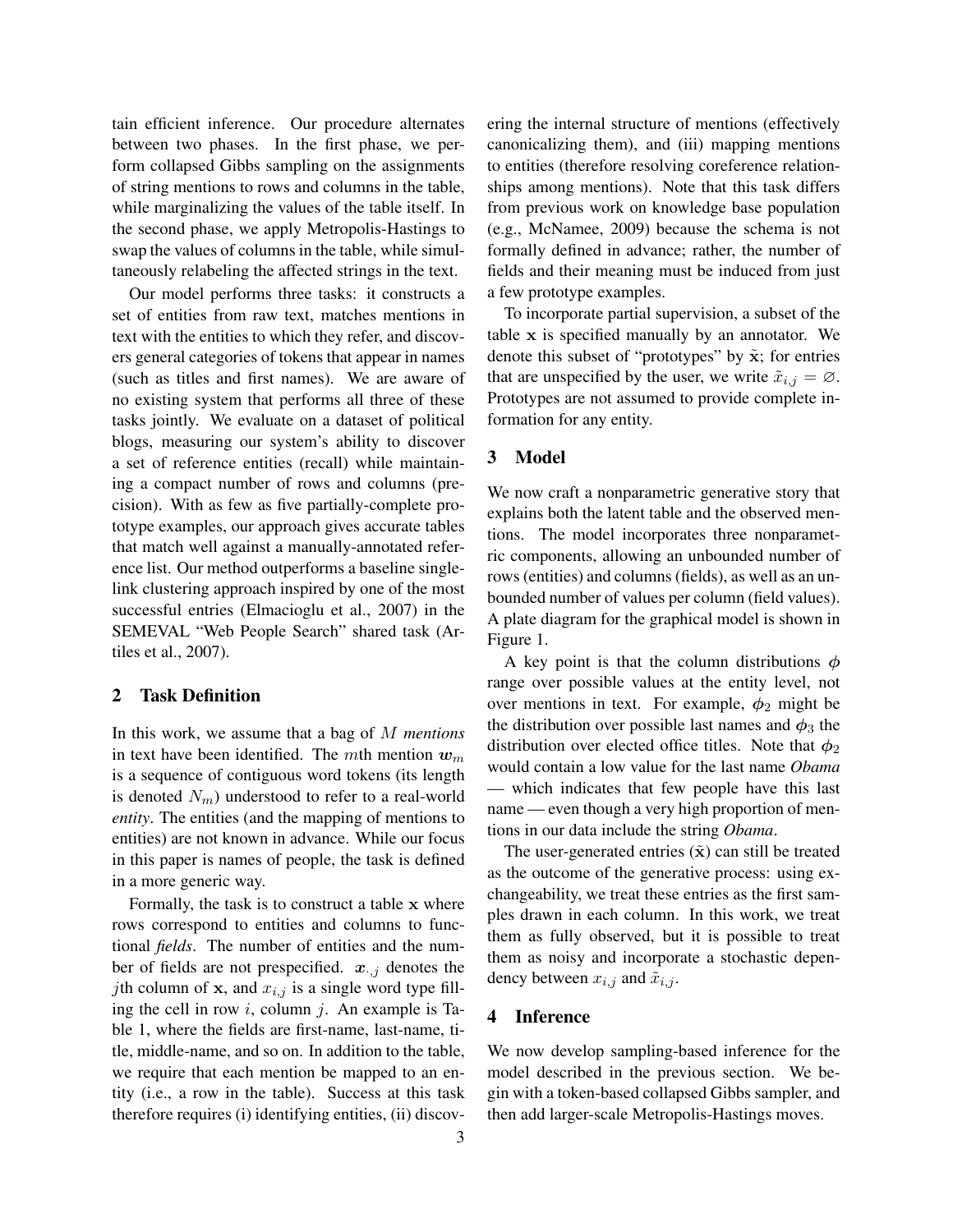

Figure 1: A plate diagram for the text-and-tables graphical model. The upper plate is the table  $x$ , and the lower plate is the set of textual mentions. Notation is defined in the generative model to the right.

- Generate the table entries. For each column  $j$ ,
	- Draw a concentration parameter  $\alpha_j$  from a log-normal distribution,  $\log \alpha_j \sim \mathcal{N}(\mu, \sigma^2).$
	- Draw a distribution over strings from a Dirichlet process  $\phi_j \sim$  $DP(\alpha_j, G_0)$ , where the base distribution  $G_0$  is a uniform distribution over strings in a fixed character alphabet, up to an arbitrary finite length. – For each row *i*, draw the entry  $x_{i,j} \sim \phi_j$ .
- Generate the text mentions.
	- Draw a prior distribution over rows from a stick-breaking distribution,  $\theta_r \sim \text{Stick}(\eta_r)$ .
	- Draw a prior distribution over columns from a stick-breaking distribution,  $\theta_c \sim \text{Stick}(\eta_c)$ .
	- For each mention  $w_m$ ,
		- ∗ Draw a row in the table  $r_m \sim \theta_r$ .
		- ∗ For each word token  $w_{m,n}$  ( $n \in \{1, \ldots, N_m\}$ ),
			- · Draw a column in the table  $c_{m,n} \sim \theta_c$ .
			- $\cdot$  Set the text  $w_{m,n} = x_{r_m,c_{m,n}}$ .

## 4.1 Gibbs sampling

A key aspect of the generative process is that the word token  $w_{m,n}$  is completely determined by the table x and the row and column indicators  $r_m$  and  $c_{m,n}$ : given that a token was generated by row i and column  $j$  of the table, it must be identical to the value of  $x_{i,j}$ . Using Bayes' rule, we can reverse this deterministic dependence: given the values for the row and column indices, the entries in the table are restricted to exact matches with the text mentions that they generate. This allows us to marginalize the unobserved entries in the table. We can also marginalize the distributions  $\theta_r$ ,  $\theta_c$ , and  $\phi_j$ , using the standard collapsed Gibbs sampling equations for Dirichlet processes. Thus, sampling the row and column indices is all that is required to explore the entire space of model configurations.

#### 4.1.1 Conditional probability for word tokens

The conditional sampling distributions for both rows and columns will marginalize the table (besides the prototypes  $\tilde{x}$ ). To do this, we must be able to compute  $P(w_{m,n}$  |  $r_m = i, c_{m,n}$  =  $j, \tilde{\mathbf{x}}, \boldsymbol{w}_{-(m,n)}, \boldsymbol{r}_{-m}, \boldsymbol{c}_{-(m,n)}, \alpha_j)$ , which represents the probability of generating word  $w_{m,n}$ , given  $r_m = i$  and  $c_{m,n} = j$ . The notation  $\mathbf{w}_{-(m,n)}, \mathbf{r}_{-m},$ and  $c_{-m,n}$  represent the words, row indices, and column indices for all mentions besides  $w_{m,n}$ . For simplicity, we will elide these variables in much of the subsequent notation.

We first consider the case where we have a userspecified entry for the row and column  $\langle i, j \rangle$  — that is, if  $\tilde{x}_{ij} \neq \emptyset$ . Then the probability is simply,

$$
P(w_{m,n} \mid r_m = i, c_{m,n} = j, \tilde{\mathbf{x}}, \ldots) = \begin{cases} 1, & \text{if } \tilde{x}_{ij} = w_{m,n} \\ 0, & \text{if } \tilde{x}_{ij} \neq w_{m,n}. \end{cases} \tag{1}
$$

Because the table cell  $x_{ij}$  is observed, we do not marginalize over it; we have a generative probability of one if the word matches, and zero otherwise. If the table cell  $x_{ij}$  is not specified by the user, then we marginalize over its possible values. For any given  $x_{ij}$ , the probability  $P(w_{m,n} \mid x_{ij}, r_m = i, c_{m,n} = i)$  $j$ ) is still a delta function, so we have:

$$
\int P(w_{m,n} | x_{r_m,c_{m,n}}) P(x_{r_m,c_{m,n}} | ...) dx_{r_m,c_{m,n}}
$$
  
=  $P(x = w_{m,n} | \mathbf{w}_{-(m,n)}, \mathbf{r}_{-m}, \mathbf{c}_{-(m,n)}, \tilde{\mathbf{x}}, ...)$ 

The integral is equal to the probability of the value of the cell  $x_{r_m,c_{m,n}}$  being identical to the string  $w_{m,n}$ , given assignments to all other variables. To compute this probability, we again must consider two cases: if the cell  $x_{i,j}$  has generated some other string  $w_{m',n'}$  then its value must be identical to that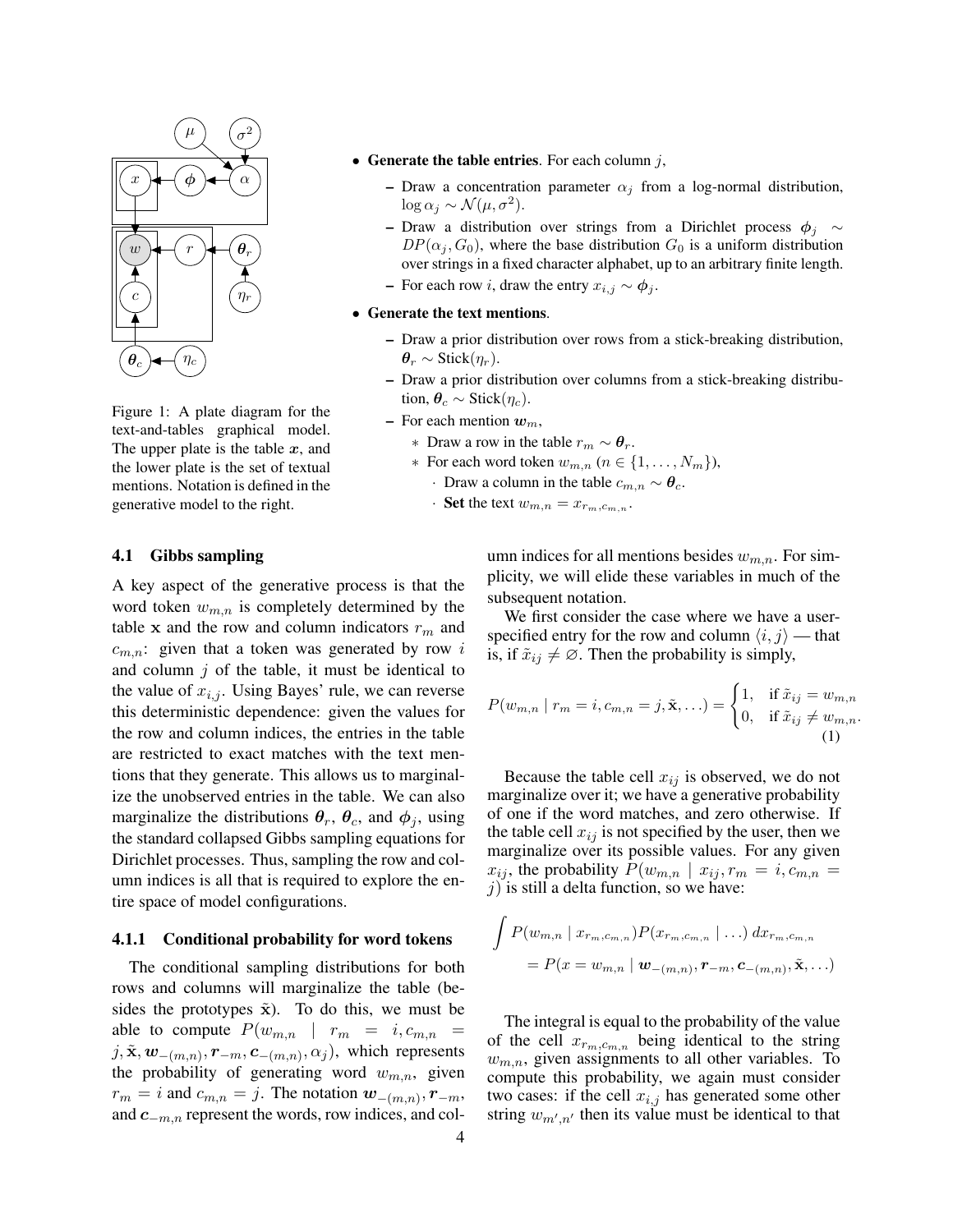string; otherwise it is unknown. More formally, for any cell  $\langle i, j \rangle$ , if  $\exists w_{m',n'} : r_{m'} = i \wedge c_{m',n'} =$  $j \wedge \langle m', n' \rangle \neq \langle m, n \rangle$ , then  $P(x_{i,j} = w_{m',n'}) = 1$ ; all other strings have zero probability. If  $x_{i,j}$  has not generated any other entry, then its probability is conditioned on the other elements of the table x. The known elements of this table are themselves determined by either the user entries  $\tilde{x}$  or the observations  $w_{-(m,n)}$ . We can define these known elements as  $\bar{\mathbf{x}}$ , where  $\bar{x}_{ij} = \emptyset$  if  $\tilde{x}_{ij} = \emptyset \wedge \bar{\mathcal{F}}(m, n) : r_m =$  $i \wedge c_{m,n} = j$ . Then we can apply the standard Chinese restaurant process marginalization to obtain:

$$
P(x_{ij} | \bar{x}_{-(i,j)}, \alpha) =
$$
  
\n
$$
\begin{cases}\n\frac{\mathsf{N}(\bar{x}_{-(i,j)} = x_{ij})}{\mathsf{N}(\bar{x}_{-(i,j)} = \bar{x}_{ij}) + \alpha}, & \mathsf{N}(\bar{x}_{-(i,j)} = x_{ij}) > 0 \\
\frac{\alpha}{\mathsf{N}(\bar{x}_{-(i,j)} \neq \beta) + \alpha}, & \mathsf{N}(\bar{x}_{-(i,j)} = x_{ij}) = 0\n\end{cases}
$$
\n(2)

In our implementation, we maintain the table  $\bar{x}$ , updating it as we resample the row and column assignments. To construct the conditional distribution for any given entry, we first consult this table, and then compute the probability in Equation 2 for entries where  $\bar{x}_{ij} = \emptyset$ .

#### 4.1.2 Sampling columns

We can now derive sampling equations for the column indices  $c_{m,n}$ . We first apply Bayes' rule to obtain  $P(c_{m,n} \mid w_{m,n}, r_m, ...) \propto P(c_{m,n} \mid$  $\mathbf{c}_{-(m,n)},\eta_c\rangle\times P(w_{m,n}\mid c_{m,n},r_m,\tilde{\mathbf{x}},\ldots)$ . The likelihood term  $P(w_{m,n} \mid c_{m,n}, \ldots)$  is defined in the previous section; we can compute the first factor using the standard Dirichlet process marginalization over  $\theta_c$ . Writing N( $c_{-(m,n)} = j$ ) for the count of occurrences of column *j* in the set  $c_{-(m,n)}$ , we obtain

$$
P(c_{m,n} = j \mid c_{-(m,n)}, \eta_c) =
$$
  
\n
$$
\begin{cases} \frac{\mathsf{N}(c_{-(m,n)}=j)}{\mathsf{N}(c_{-(m,n)})+\eta_c}, & \text{if } \mathsf{N}(c_{-(m,n)}=j) > 0\\ \frac{\eta_c}{\mathsf{N}(c_{-(m,n)})+\eta_c}, & \text{if } \mathsf{N}(c_{-(m,n)}=j) = 0 \end{cases}
$$
 (3)

#### 4.1.3 Sampling rows

In principle the row indicators can be sampled identically to the columns, with the caveat that the generative probability  $P(\mathbf{w}_m | r_m, ...)$  is a product across all  $N_m$  tokens in  $\boldsymbol{w}_m$ .<sup>1</sup> However, because of

the tight probabilistic coupling between the row and column indicators, straightforward Gibbs sampling mixes slowly. Instead, we marginalize the column indicators while sampling  $r$ . Only the likelihood term is affected by this change:

$$
P(\boldsymbol{w}_m \mid r_m, \boldsymbol{w}_{-m}, r_{-m}, \ldots)
$$
  
= 
$$
\sum_j P(c = j \mid \boldsymbol{c}_{-m}, \eta_c) P(\boldsymbol{w}_{m,n} \mid c_{m,n} = j, r_m, \bar{\boldsymbol{x}}, \alpha).
$$
  
(4)

The tokens are conditionally independent given the row, so we factor and then explicitly marginalize over each  $c_{m,n}$ . The chain rule gives the form in Equation 4, which contains terms for the prior over columns and the likelihood of the word; these are defined in Equations 2 and 3. Note that neither the inferred table  $\bar{x}$  nor the heldout column counts  $c_{-m}$ include counts from any of the cells in row m.

#### 4.2 Column swaps

Suppose that during initialization, we encounter the string *Barry Obama* before encountering *Barack Obama*. We would then put *Barry* in the first-name column, and put *Barack* in some other column for nicknames. After making these initial decisions, they would be very difficult to undo using Gibbs sampling — we would have to first shift all instances of *Barry* to another column, then move an instance of *Barack* to the first-name column, and then move the instances of *Barry* to the nickname column. To rectify this issue, we perform sampling on the table itself, swapping the columns of entries in the table, while simultaneously updating the relevant column indices of the mentions.

In the proposal, we select at random a row  $t$  and indices i and j. In the table, we will swap  $x_{t,i}$  with  $x_{t,i}$ ; in the text we will swap the values of each  $c_{m,n}$ whenever  $r_m = t$  and  $c_{m,n} = i$  or j. This proposal is symmetric, so no Hastings correction is required. Because we are simultaneously updating the table and the column indices, the generative likelihood of the words is unchanged; the only changes

<sup>&</sup>lt;sup>1</sup>This relies on the assumption that the values of  $\{c_{m,n}\}\$ are mutually independent given  $c_{-m}$ . Future work might apply

a more structured model of the ways that fields are combined when mentioning an entity. For example, a first-order Markov model could learn that family names often follow given names, but the reverse rarely occurs (in English).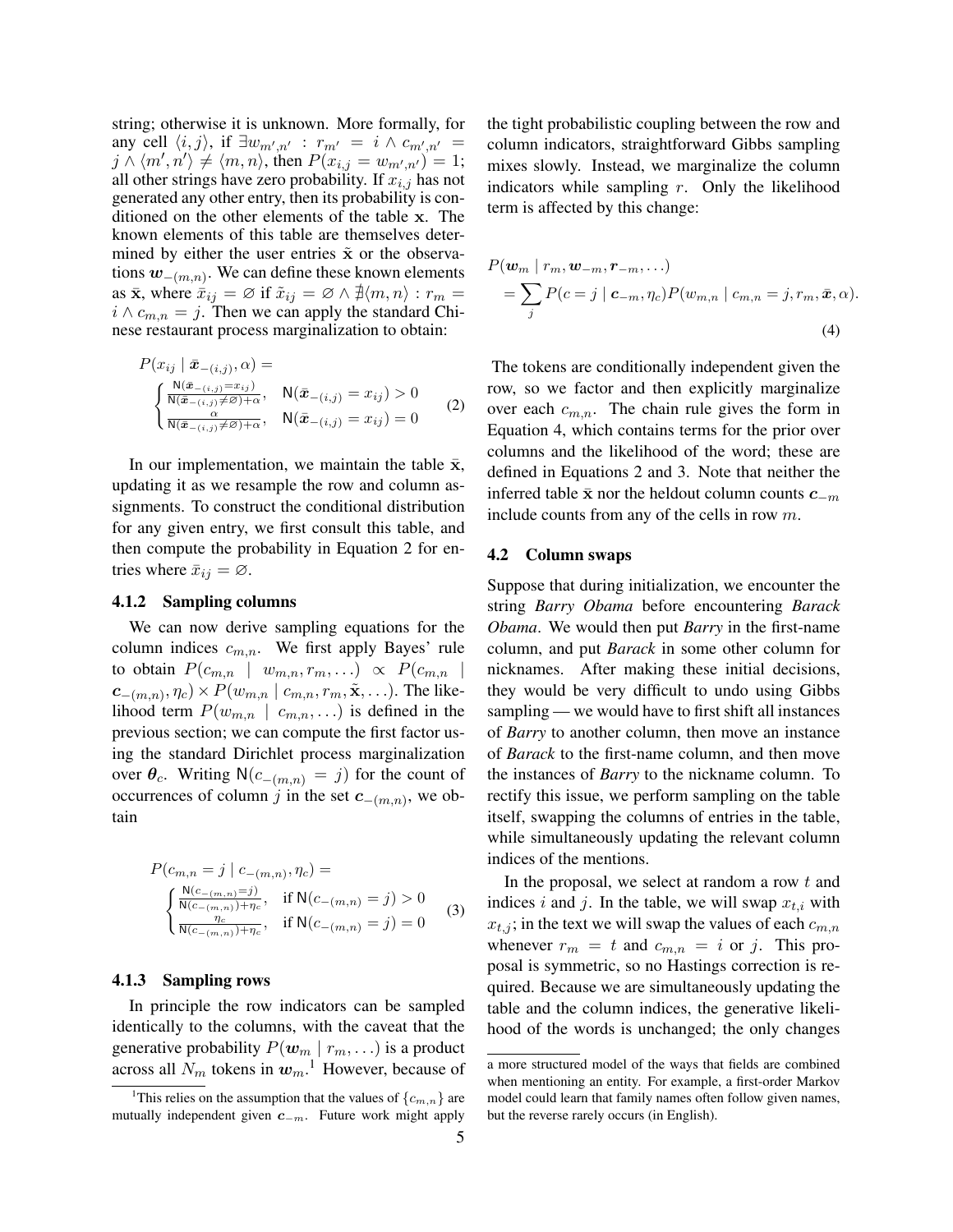in the overall likelihood come from the column indices and the values of the cells in the table. Letting  $x^*$ ,  $c^*$  indicate the state of the table and column indices after the proposed move, we will accept with probability,

$$
P_{\text{accept}}(\mathbf{x} \to \mathbf{x}^*) = \min\left(1, \frac{P(\mathbf{c}^*)P(\mathbf{x}^*)}{P(\mathbf{c})P(\mathbf{x})}\right) \quad (5)
$$

We first consider the ratio of the table probabilities,  $\frac{P(\mathbf{x}^*|\alpha)}{P(\mathbf{x}|\alpha)}$  $\frac{P(\mathbf{x} \mid \alpha)}{P(\mathbf{x} \mid \alpha)}$ . Recall that each column of x is drawn from a Dirichlet process; appealing to exchangeability, we can treat the row  $t$  as the last element drawn, and compute the probabilities  $P(x_{t,i} | \mathbf{x}_{-(t,i)}, \alpha_i)$ , with  $x_{-(t,i)}$  indicating the elements of the column i excluding row  $t$ . This probability is given by Equation 2. For a swap of columns  $i$  and  $j$ , we compute the ratio:

$$
\frac{P(x_{t,i} \mid \boldsymbol{x}_{-(t,j)}, \alpha_j) P(x_{t,j} \mid \boldsymbol{x}_{-(t,i)}, \alpha_i)}{P(x_{t,i} \mid \boldsymbol{x}_{-(t,i)}, \alpha_i) P(x_{t,j} \mid \boldsymbol{x}_{-(t,j)}, \alpha_j)} \qquad (6)
$$

Next we consider the ratio of the column probabilities,  $\frac{P(c^*)}{P(c)}$  $\frac{P(e^{-})}{P(e)}$ . Again we can apply exchangeability,  $P(c) = P({c_m : r_m = t} \mid {c_{m'} : r_{m'} \neq t})$  $t\}$ ) $P({c_{m'} : r_{m'} \neq t})$ . The second term  $P({c_{m'} : r_{m'} \neq t})$ .  $r_{m'} \neq t$ ) is unaffected by the move, and so is identical in both the numerator and denominator of the likelihood ratio; probabilities from columns other than  $i$  and  $j$  also cancel in this way. The remaining ratio can be simplified to,

$$
\left(\frac{P(c=j \mid \mathbf{c}_{-t}, \eta_c)}{P(c=i \mid \mathbf{c}_{-t}, \eta_c)}\right)^{\mathsf{N}(r=t \wedge c=i) - \mathsf{N}(r=t \wedge c=j)}\tag{7}
$$

where the counts  $N()$  are from the state of the sampler before executing the proposed move. The probability  $P(c = i \mid \mathbf{c}_{-t}, \eta_c)$  is defined in Equation 3, and the overall acceptance ratio for column swaps is the product of  $(6)$  and  $(7)$ .

#### 4.3 Hyperparameters

The concentration parameters  $\eta_r$  and  $\eta_c$  help to control the number of rows and columns in the table, respectively. These parameters are updated to their maximum likelihood values using gradientbased optimization, so our overall inference procedure is a form of Monte Carlo Expectation-Maximization (Wei and Tanner, 1990).

The concentration parameters  $\alpha_j$  control the diversity of each column in the table: if  $\alpha_j$  is low then we expect a high degree of repetition, as with titles; if  $\alpha_i$  is high then we expect a high degree of diversity. When the sampling procedure adds a new column, there is very little information for how to set its concentration parameter, as the conditional likelihood will be flat. Consequently, greater care must be taken to handle these priors appropriately.

We place a log-normal hyperprior on the column concentration parameters,  $\log \alpha_j \sim \mathcal{N}(\mu, \sigma^2)$ . The parameters of the log-normal are shared across columns, which provides additional information to constrain the concentration parameters of newlycreated columns. We then use Metropolis-Hastings to sample the values of each  $\alpha_i$ , using the joint likelihood,

$$
P(\alpha_j, \bar{\boldsymbol{x}}^{(j)} \mid \mu, \sigma^2) \propto \frac{\exp(-(\log \alpha_j - \mu)^2) \alpha_j^{k_j} \Gamma(\alpha_j)}{2\sigma^2 \Gamma(n_j + \alpha_j)},
$$

where  $\bar{x}^{(j)}$  is column j of the inferred table,  $n_j$  is the number of specified entries in column  $j$  of the table  $\bar{x}$  and  $k_i$  is the number of unique entries in the column; see Rasmussen (2000) for a derivation. After repeatedly sampling several values of  $\alpha_i$  for each column in the table, we update  $\mu$  and  $\sigma^2$  to their maximum-likelihood estimates.

#### 5 Temporal Prominence

Andy Warhol predicted, "in the future, everyone will be world-famous for fifteen minutes." A model of temporal dynamics that accounts for the fleeting and fickle nature of fame might yield better performance for transient entities, like Joe the Plumber. Among several alternatives for modeling temporal dynamics in latent variable models, we choose a simple nonparametric approach: the recurrent Chinese restaurant process (RCRP; Ahmed and Xing, 2008). The core idea of the RCRP is that time is partitioned into epochs, with a unique Chinese restaurant process in each epoch. Each CRP has a prior which takes the form of pseudo-counts computed from the counts in previous epochs. We employ the simplest version of the RCRP, a first-order Markov model in which the prior for epoch  $t$  is equal to the vector of counts for epoch  $t - 1$ :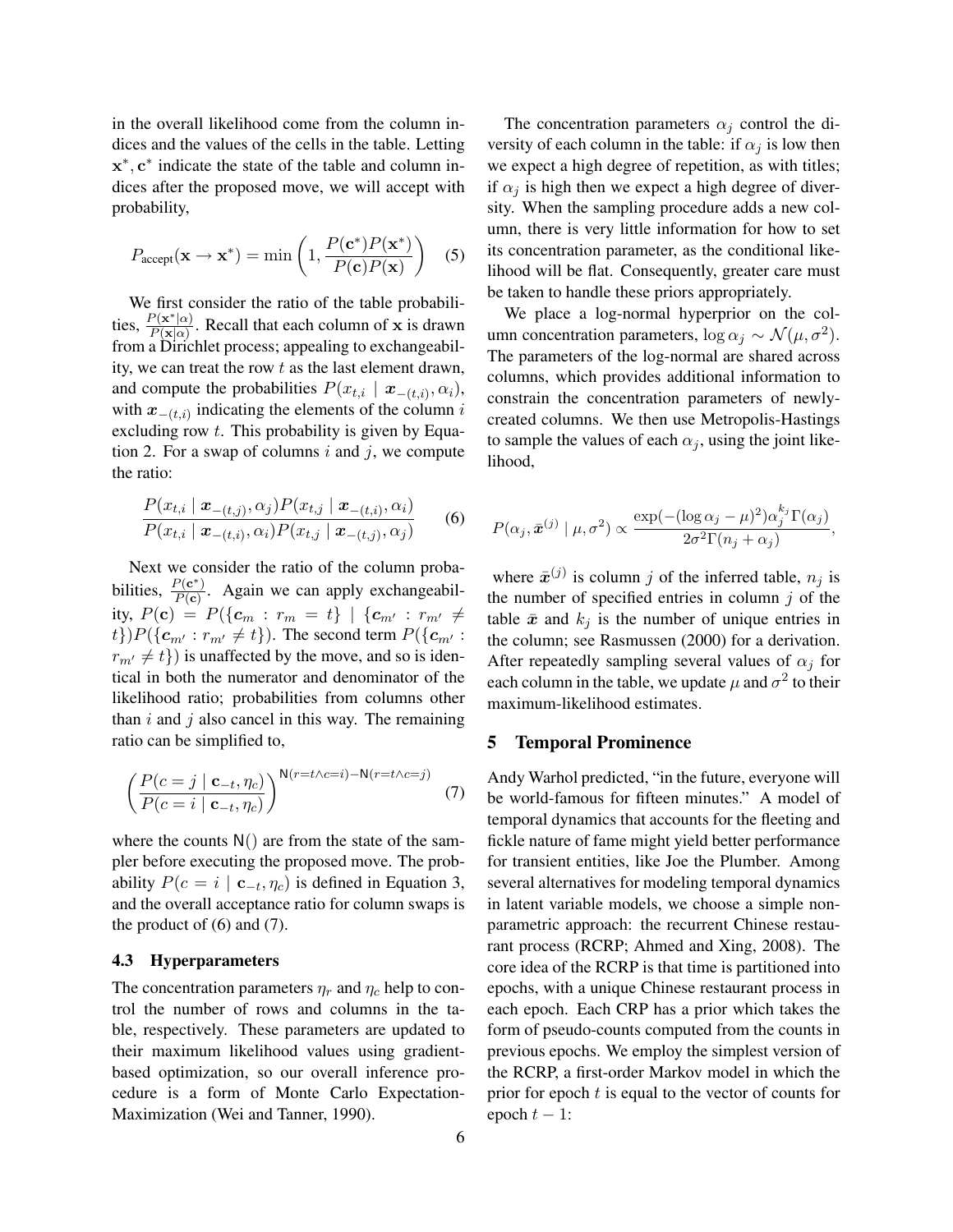$$
P(r_m^{(t)} = i | r_{1...m-1}^{(t)}, r^{(t-1)}, \eta_r) \propto
$$
  
\n
$$
\begin{cases}\nN(r_{1...m-1}^{(t)} = i) + N(r^{(t-1)} = i), & \text{if} > 0; \\
\eta_r, & \text{otherwise.} \n\end{cases}
$$
\n(8)

The count of row i in epoch  $t - 1$  is written  $N(r^{(t-1)} = i)$ ; the count in epoch t for mentions 1 to  $m-1$  is written  $N(r_{1...m-1}^{(t)} = i)$ . As before, we can apply exchangeability to treat each mention as the last in the epoch, so during inference we can replace this with the count  $N(r_{-m}^{(t)})$ . Note that there is *zero probability* of drawing an entity that has no counts in epochs t or  $t - 1$  but exists in some other epoch; the probability mass  $\eta_r$  is reserved for drawing a new entity, and the chance of this matching some existing entity from another epoch is vanishingly small.

During Gibbs sampling, we also need to consider the effect of  $r_m^{(t)}$  on the subsequent epoch  $t + 1$ . While space does not permit a derivation, the resulting probability is proportional to

$$
P(\mathbf{r}^{(t+1)}|\mathbf{r}_{-m}^{(t)}, r_m^{(t)} = i, \eta_r) \propto
$$
  

$$
\begin{cases} 1 & \text{if } \mathsf{N}(\mathbf{r}^{(t+1)} = i) = 0, \\ \frac{\mathsf{N}(\mathbf{r}^{(t+1)} = i)}{\eta_r} & \text{if } \mathsf{N}(\mathbf{r}_{-m}^{(t)} = i) = 0, \\ 1 + \frac{\mathsf{N}(\mathbf{r}^{(t+1)} = i)}{\mathsf{N}(\mathbf{r}_{-m}^{(t)} = i)} & \text{if } \mathsf{N}(\mathbf{r}_{-m}^{(t)} = i) > 0. \end{cases}
$$
(9)

This favors entities which are frequent in epoch  $t + 1$  but infrequent in epoch t.

The move to a recurrent Chinese restaurant process does not affect the sampling equations for the columns c, nor the concentration parameters of the table,  $\alpha$ . The only part of the inference procedure that needs to be changed is the optimization of the hyperparameter  $\eta_r$ ; the log-likelihood is now the sum across all epochs, and each epoch makes a contribution to the gradient.

### 6 Evaluation Setup

Our model jointly performs three tasks: identifying a set of entities, discovering the set of fields, and matching mention strings with the entities and fields to which they refer. We are aware of no prior work that performs these tasks jointly, nor any dataset that

is annotated for all three tasks. $<sup>2</sup>$  Consequently, we</sup> focus our quantitative evaluation on what we take to be the most important subtask: identifying the entities which are mentioned in raw text. We annotate a new dataset of blog text for this purpose, and design precision and recall metrics to reward systems that recover as much of the reference set as possible, while avoiding spurious entities and fields. We also perform a qualitative analysis, noting the areas where our method outperforms string matching approaches, and where there is need for further improvement.

Data Evaluation was performed on a corpus of blogs describing United States politics in 2008 (Eisenstein and Xing, 2010). We ran the Stanford Named Entity Recognition system (Finkel et al., 2005) to obtain a set of 25,000 candidate mentions which the system judged to be names of people. We then pruned strings that appeared fewer than four times and eliminated strings with more than seven tokens (these were usually errors). The resulting dataset has 19,247 mentions comprising 45,466 word tokens, and 813 unique mention strings.

Gold standard We develop a *reference set* of 100 entities for evaluation. This set was created by sorting the unique name strings in the training set by frequency, and manually merging strings that reference the same entity. We also manually discarded strings from the reference set if they resulted from errors in the preprocessing pipeline (tokenization and named entity recognition). Each entity is represented by the set of all word tokens that appear in its references; there are a total of 231 tokens for the 100 entities. Most entities only include first and last names, though the most frequent entities have many more: for example, the entity Barack Obama has known names: {*Barack*, *Obama*, *Sen*., *Mr*.}.

Metrics We evaluate the recall and precision of a system's *response* set by matching against the reference set. The first step is to create a bipartite matching between response and reference entities.<sup>3</sup> Using a cost function that quantifies the sim-

 $2$ Recent work exploiting Wikipedia disambiguation pages for evaluating cross-document coreference suggests an appealing alternative for future work (Singh et al., 2011).

<sup>&</sup>lt;sup>3</sup>Bipartite matchings are typical in information extraction evaluation metrics (e.g., Doddington et al., 2004).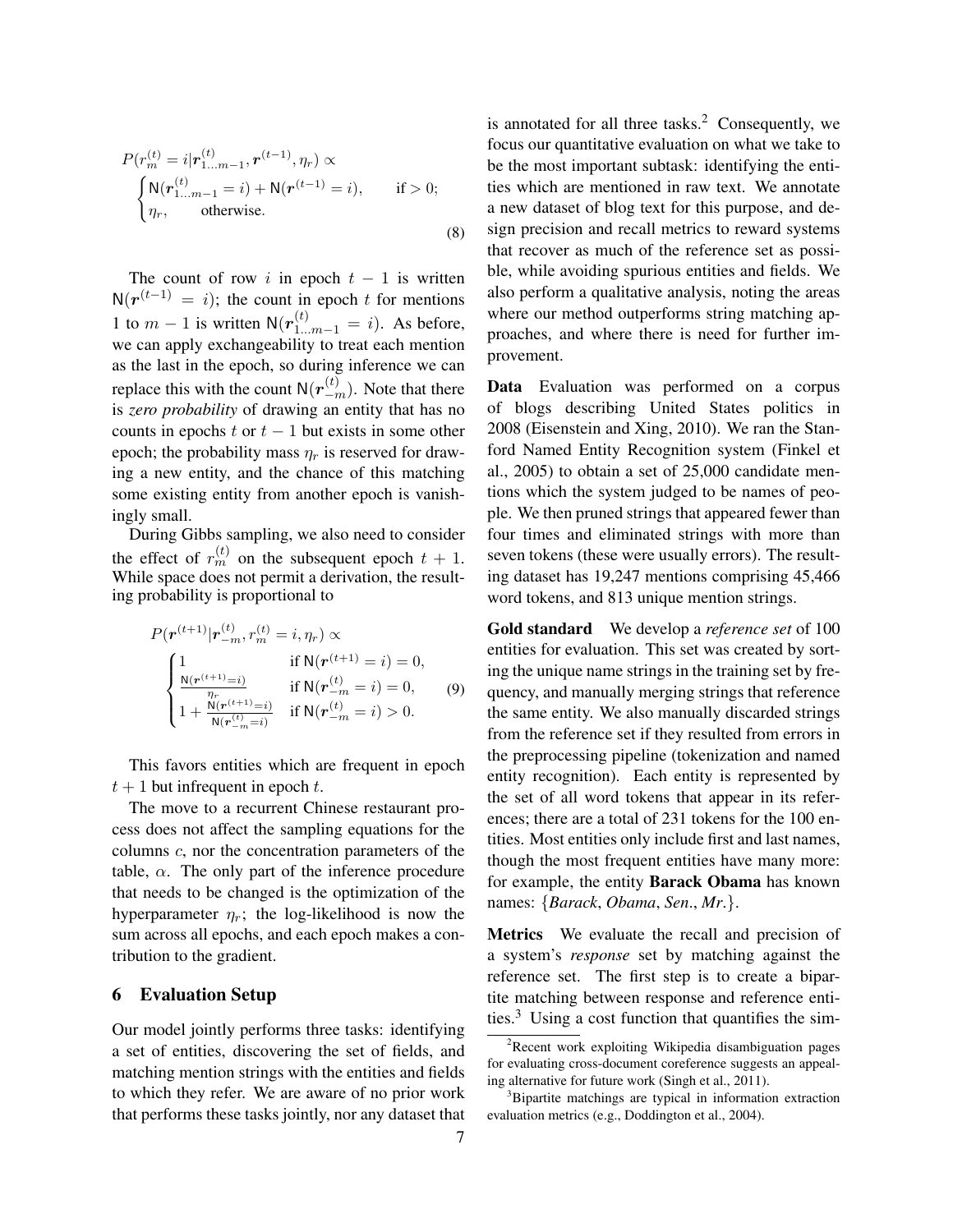ilarity of response and reference entities, we optimize the matching using the Kuhn-Munkres algorithm (Kuhn, 1955). For recall, the cost function counts the number of shared word tokens, divided by the number of word tokens in the reference entities; the recall is one minus the average cost of the best matching (with a cost of one for reference entities that are not matched, and no cost for unmatched response entities). Precision is computed identically, but we normalize by the number of word tokens in the response entity. Precision assigns a penalty of one to unmatched response entities and no penalty for unmatched reference entities.

Note that this metric grossly underrates the precision of all systems: the reference set is limited to 100 entities, but it is clear that our text mentions many other people. This is harsh but fair: all systems are penalized equally for identifying entities that are not present in the reference set, and the ideal system will recover the fifty reference entities (thus maximizing recall) while keeping the table as compact as possible (thus maximizing precision). However, the raw precision values have little meaning outside the context of a direct comparison under identical experimental conditions.

Systems The initial seed set for our system consists of a partial annotation of five entities (Table 1) — larger seed sets did not improve performance. We run the inference procedure described in the previous section for 20,000 iterations, and then obtain a final database by taking the intersection of the inferred tables  $\bar{x}$  obtained at every 100 iterations, starting with iteration 15,000. To account for variance across Markov chains, we perform three different runs. We evaluate a non-temporal version of our model (as described in Sections 3 and 4), and a temporal version with 5 epochs. For the non-temporal version, a non-parallel C implementation had a wall clock sampling time of roughly 16 hours; the temporal version required 24 hours.

We compare against a baseline that incrementally clusters strings into entities using a string edit distance metric, based on the work of Elmacioglu et al. (2007). Starting from a configuration in which each unique string forms its own cluster, we incrementally merge clusters using the single-link criterion, based on the minimum Jaccard edit distance



Figure 2: The precision and recall of our models, as compared to the curve defined by the incremental clustering baseline. Each point indicates a unique sampling run.

| <b>Bill</b> | Clinton | <b>Benazir</b> |     | <b>Bhutto</b>  |
|-------------|---------|----------------|-----|----------------|
| Nancy       | Pelosi  | <b>Speaker</b> |     |                |
| John        | Kerry   | Sen.           |     | <b>Roberts</b> |
| Martin      | King    | Dr.            | Jr. | Luther         |
| Bill        | Nelson  |                |     |                |

Table 2: A subset of the entity database discovered by our model, hand selected to show highlight interesting success and failure cases.

between each pair of clusters. This yields a series of outputs that move along the precision-recall curve, with precision increasing as the clusters encompass more strings. There is prior work on heuristics for selecting a stopping point, but we compare our results against the entire precision-recall curve (Manning et al., 2008).

## 7 Results

The results of our evaluation are shown in Figure 2. All sampling runs from our models lie well beyond the precision-recall curve defined by the baseline system, demonstrating the ability to achieve reasonable recall with a far more compact database. The baseline system can achieve nearly perfect recall by creating one entity per unique string, but as it merges strings to improve precision, its recall suffers significantly. As noted above, perfect precision is not possible on this task, because the reference set covers only a subset of the entities that appear in the data. However, the numbers do measure the ability to recover the reference entities in the most compact table possible, allowing a quantitative comparison of our models and the baseline approach.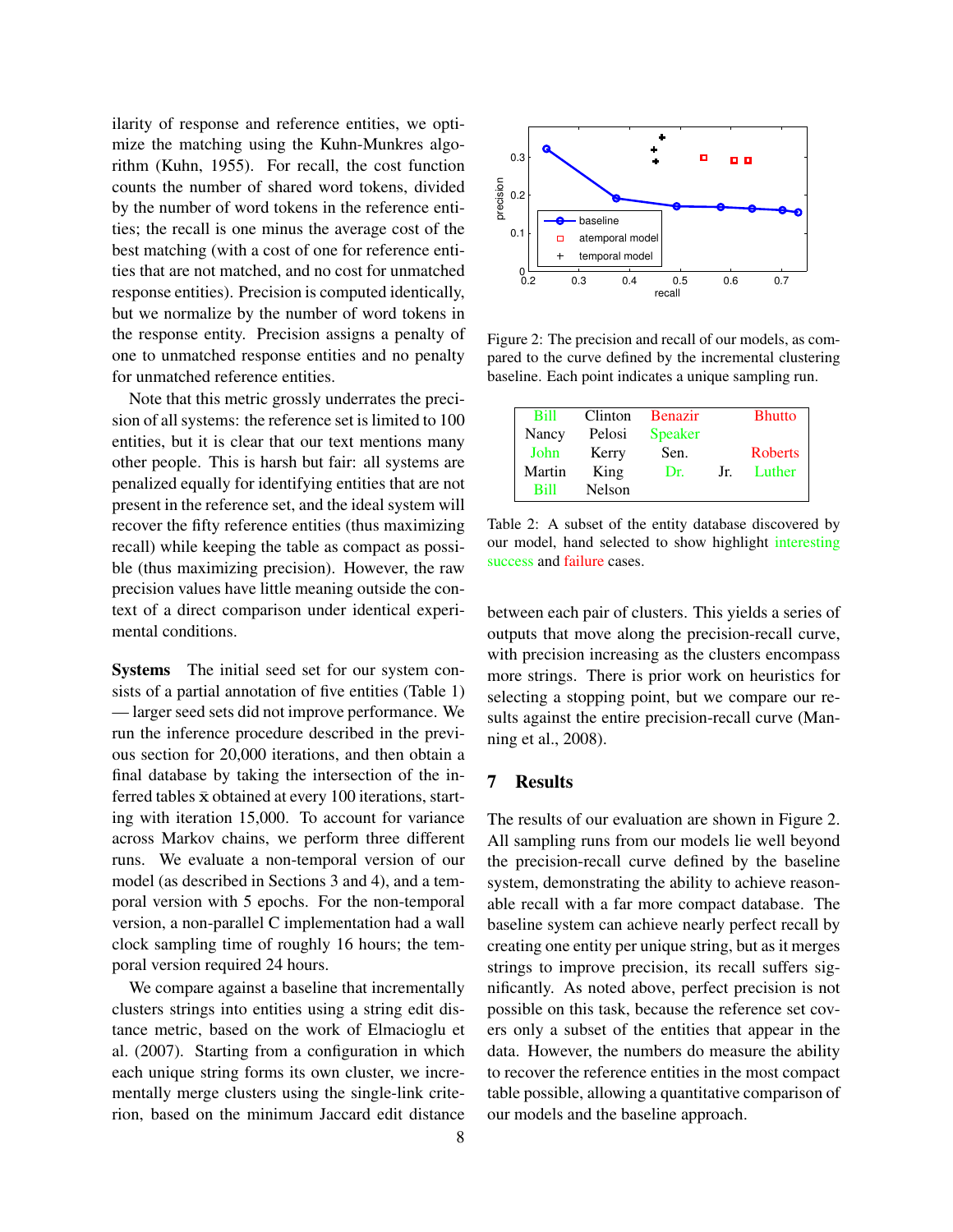Table 2 shows a database identified by the atemporal version of our model. The most denselypopulated columns in the table correspond to welldefined name parts: columns 1 and 2 are almost exclusively populated with first and last names respectively, and column 3 is mainly populated by titles. The remaining columns are more of a grab bag. Column 4 correctly captures *Jr.* for Martin Luther King; column 5 correctly captures *Luther*, but mistakenly contains *Roberts* (thus merging the John Kerry and John Roberts entities), and *Bhutto* (thus helping to merge the Bill Clinton and Benazir **Bhutto** entities).

The model successfully distinguishes some, but not all, of the entities that share tokens. For example, the model separates Bill Clinton from Bill Nelson; it also separates John McCain from John Kerry (whom it mistakenly merges with John Roberts). The ability to distinguish individuals who share first names is due in part to the model attributing a low concentration parameter to first names, meaning that some repetition in the first name column is expected. The model correctly identifies several titles and alternative names, including the rare title *Speaker* for Nancy Pelosi; however, it misses others, such as the *Senator* title for Bill Nelson. This may be due in part to the sample merging procedure used to generate this table, which requires that a cell contain the same value in at least 80% of the samples.

Many errors may be attributed to slow mixing. After mistakenly merging Bhutto and Clinton at an early stage, the Gibbs sampler — which treats each mention independently — is unable to separate them. Given that several other mentions of Bhutto are already in the row occupied by Clinton, the overall likelihood would benefit little from creating a new row for a single mention, though moving all such mentions simultaneously would result in an improvement. Larger scale Metropolis-Hastings moves, such as split-merge or type-based sampling (Liang et al., 2010) may help.

## 8 Related Work

Information Extraction A tradition of research in information extraction focuses on processing raw text to fill in the fields of manually-defined templates, thus populating databases of events or relations (McNamee and Dang, 2009). While early approaches focused on surface-level methods such as wrapper induction (Kushmerick et al., 1997), more recent work in this area includes Bayesian nonparametrics to select the number of rows in the database (Haghighi and Klein, 2010a). However, even in such nonparametric work, the form of the template and the number of slots are fixed in advance. Our approach differs in that the number of fields and their meaning is learned from data. Recent work by Chambers and Jurafsky (2011) approaches a related problem, applying agglomerative clustering over sentences to detect *events*, and then clustering syntactic constituents to induce the relevant fields of each event entity. As described in Section 6, our method performs well against an agglomerative clustering baseline, though a more comprehensive comparison of the two approaches is an important step for future work.

Name Segmentation and Structure A related stream of research focuses specifically on names: identifying them in raw text, discovering their structure, and matching names that refer to the same entity. We do not undertake the problem of named entity recognition (Tjong Kim Sang, 2002), but rather apply an existing NER system as a preprocessing step (Finkel et al., 2005). Typical NER systems do not attempt to discover the internal structure of names or a database of canonical names, although they often use prefabricated "gazetteers" of names and name parts as features to improve performance (Borthwick et al., 1998; Sarawagi and Cohen, 2005).

Charniak (2001) shows that it is possible to learn a model of name structure, either by using coreference information as labeled data, or by leveraging a small set of hand-crafted constraints. Elsner et al. (2009) develop a nonparametric Bayesian model of name structure using adaptor grammars, which they use to distinguish *types* of names (e.g., people, places, and organizations). Li et al. (2004) use a set of manuallycrafted "transformations" of name parts to build a model of how a name might be rendered in multiple different ways. While each of these approaches bears on one or more facets of the problem that we consider here, none provides a holistic treatment of name disambiguation and structure.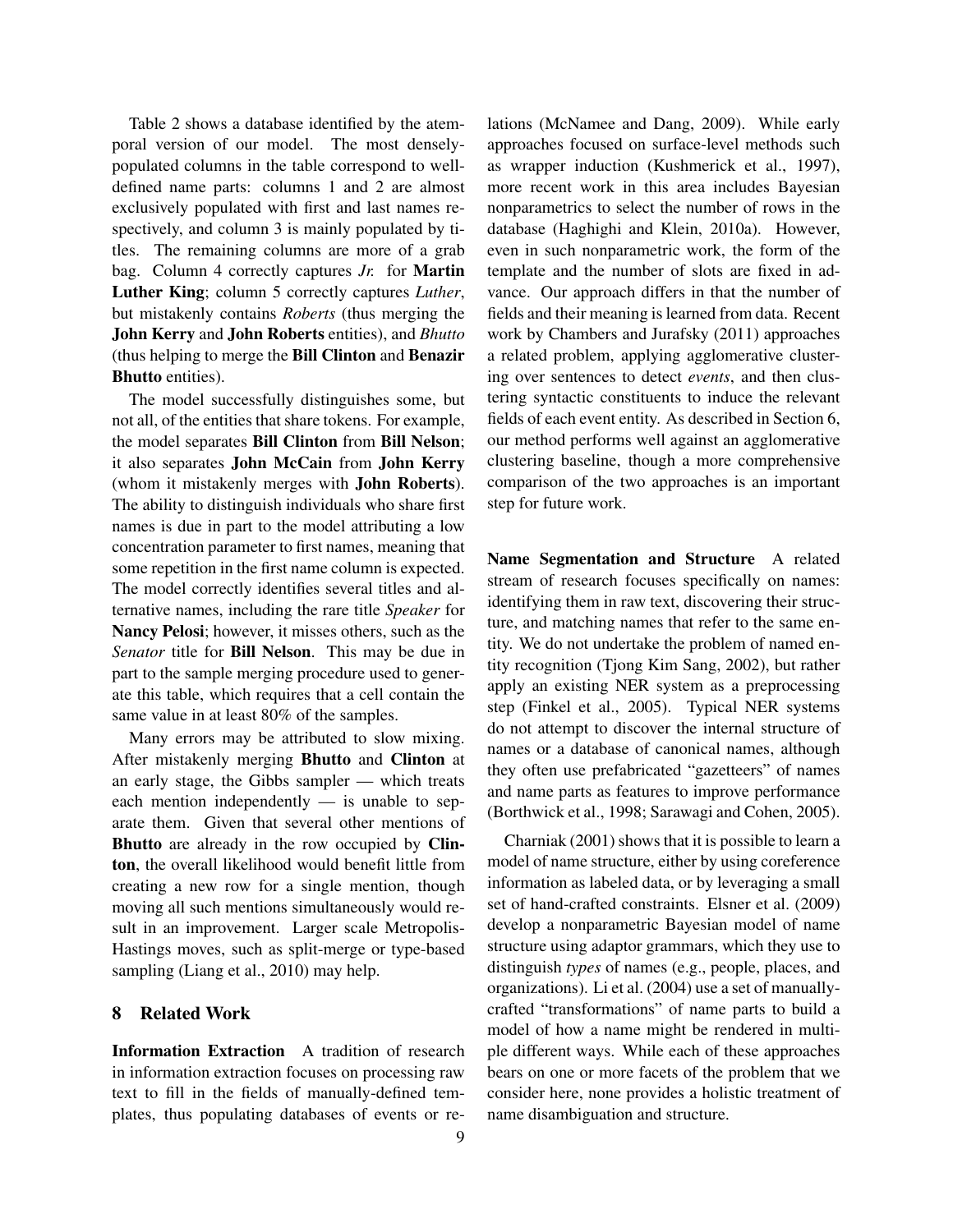Resolving Mentions to Entities The problem of resolving mentions to entities has been approach from a variety of different perspectives. There is an extensive literature on probabilistic record linkage, in which database records are compared to determine if they are likely to have the same real-world referents (e.g., Felligi and Sunter, 1969; Bilenko et al., 2003). Most approaches focus on pairwise assessments of whether two records are the same, whereas our method attempts to infer a single coherent model of the underlying relational data. Some more recent work in record linkage has explicitly formulated the task of inferring a latent relational model of a set of observed datasets (e.g., Cohen et al., 2000; Pasula et al., 2002; Bhattacharya and Getoor, 2007); however, to our knowledge, these prior models have all exploited some predefined database schema (i.e., set of columns), which our model does not require. Many of these prior models have been applied to bibliographic data, where different conventions and abbreviations lead to imperfect matches in different references to the same publication. In our task, we consider name mentions in raw text; such mentions are short, and may not offer as many redundant clues for linkage as bibliographic references.

In natural language processing, *coreference resolution* is the task of grouping entity mentions (strings), in one or more documents, based on their common referents in the world. Although much of coreference resolution has on the single document setting, there has been some recent work on crossdocument coreference resolution (Li et al., 2004; Haghighi and Klein, 2007; Poon and Domingos, 2008; Singh et al., 2011). The problem we consider is related to cross-document coreference, although we take on the additional challenge of providing a canonicalized name for each referent (the corresponding table row), and in inferring a structured representation of entity names (the table columns). For this reason, our evaluation focuses on the induced table of entities, rather than the clustering of mention strings. The best coreference systems depend on carefully crafted, problem-specific linguistic features (Bengtson and Roth, 2008) and external knowledge (Haghighi and Klein, 2010b). Future work might consider how to exploit such features for the more holistic information extraction setting.

### 9 Conclusion

This paper presents a Bayesian nonparametric approach to recover structured records from text. Using only a small set of prototype records, we are able to recover an accurate table that jointly identifies entities and internal name structure. In our view, the main advantage of a Bayesian approach compared to more heuristic alternatives is that it facilitates incorporation of additional information sources when available. In this paper, we have considered one such additional source, incorporating temporal context using the recurrent Chinese restaurant process.

We envision enhancing the model in several other respects. One promising direction is the incorporation of name structure, which could be captured using a first-order Markov model of the transitions between name parts. In the nonparametric setting, a transition matrix is unbounded along both dimensions, and this can be handled by a hierarchical Dirichlet process (HDP; Teh et al  $2006$ ).<sup>4</sup> We envision other potential applications of the HDP: for example, learning "topics" of entities which tend to appear together (i.e., given a mention of Mahmoud Abbas in the American press, a mention of Benjamin Netanyahu is likely), and handling documentspecific burstiness (i.e., given that an entity is mentioned once in a document, it is much more likely to be mentioned again). Finally, we would like to incorporate lexical context from the sentences in which each entity is mentioned, which might help to distinguish, say, computer science researchers who share names with former defense secretaries or professional basketball players.

Acknowledgments This research was enabled by AFOSR FA95501010247, DARPA grant N10AP20042, ONR N000140910758, NSF DBI-0546594, IIS-0713379, IIS-0915187, IIS-0811562, an Alfred P. Sloan Fellowship, and Google's support of the Worldly Knowledge project at CMU. We thank the reviewers for their thoughtful feedback.

<sup>&</sup>lt;sup>4</sup>One of the reviewers proposed to draw entire column sequences from a Dirichlet process. Given the relatively small number of columns and canonical name forms, this may be a straightforward and effective alternative to the HDP.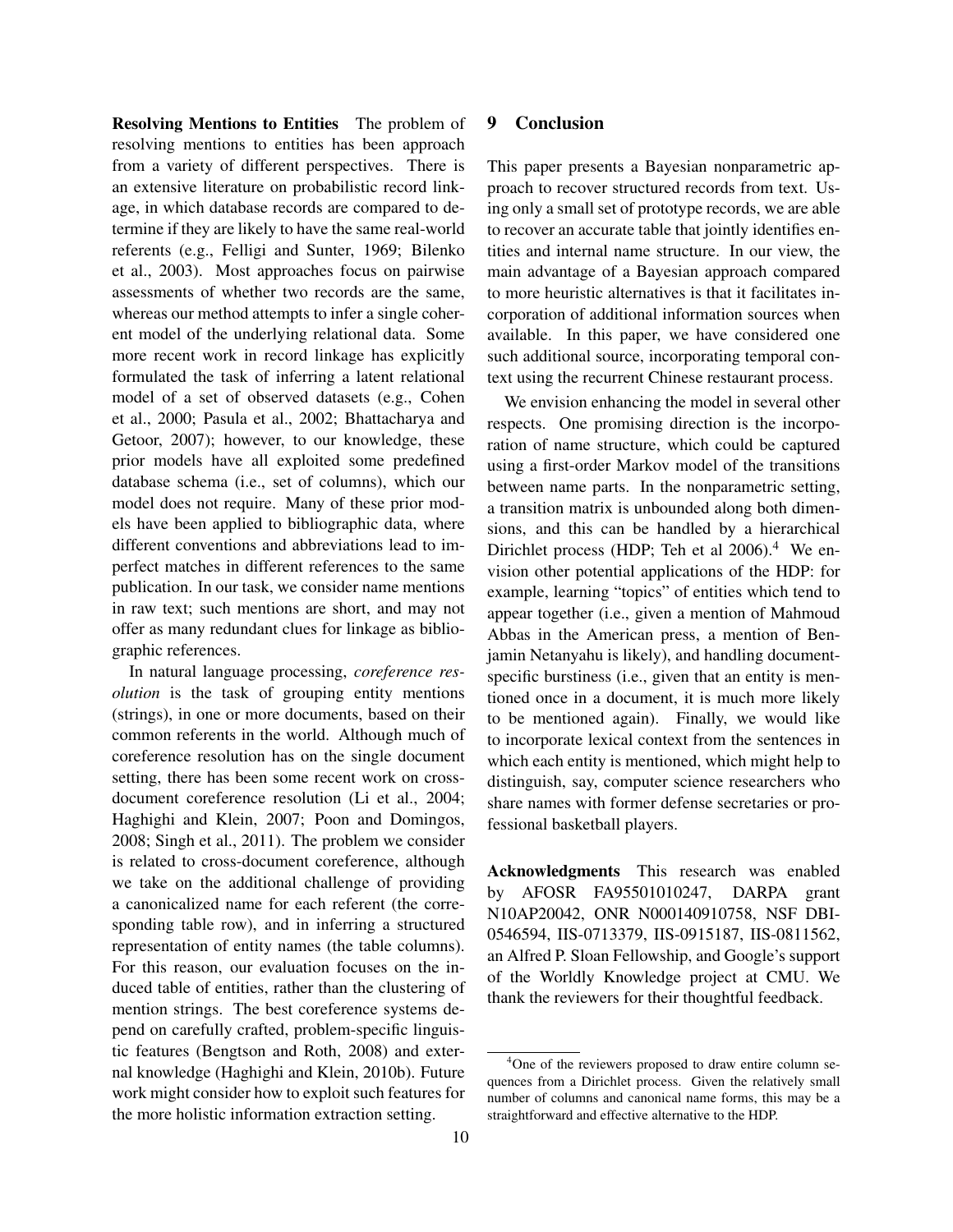## References

- Amr Ahmed and Eric P. Xing. 2008. Dynamic nonparametric mixture models and the recurrent Chinese restaurant process with applications to evolutionary clustering. In *International Conference on Data Mining*.
- Javier Artiles, Julio Gonzalo, and Satoshi Sekine. 2007. The SemEval-2007 WePS evaluation: establishing a benchmark for the web people search task. In *Proceedings of the 4th International Workshop on Semantic Evaluations*, SemEval '07, pages 64–69. Association for Computational Linguistics.
- Eric Bengtson and Dan Roth. 2008. Understanding the value of features for coreference resolution. In *Proceedings of the Conference on Empirical Methods in Natural Language Processing*, EMNLP '08, pages 294–303, Stroudsburg, PA, USA. Association for Computational Linguistics.
- Indrajit Bhattacharya and Lise Getoor. 2007. Collective entity resolution in relational data. *ACM Trans. Knowl. Discov. Data*, 1(1), March.
- Mikhail Bilenko, William W. Cohen, Stephen Fienberg, Raymond J. Mooney, and Pradeep Ravikumar. 2003. Adaptive name-matching in information integration. *IEEE Intelligent Systems*, 18(5):16–23, September/October.
- A. Borthwick, J. Sterling, E. Agichtein, and R. Grishman. 1998. Exploiting diverse knowledge sources via maximum entropy in named entity recognition. In *Sixth Workshop on Very Large Corpora New Brunswick, New Jersey. Association for Computational Linguistics.*
- Nathanael Chambers and Dan Jurafsky. 2011. Templatebased information extraction without the templates. In *Proceedings of ACL*.
- Eugene Charniak. 2001. Unsupervised learning of name structure from coreference data. In *Proceedings of the Second Meeting of the North American Chapter of the Association for Computational Linguistics*.
- William W. Cohen, Henry Kautz, and David McAllester. 2000. Hardening soft information sources. In *Proceedings of the Sixth International Conference on Knowledge Discovery and Data Mining*, pages 255– 259.
- George Doddington, Alexis Mitchell, Mark Przybocki, Lance Ramshaw, Stephanie Strassel, and Ralph Weischedel. 2004. The automatic content extraction (ace) program: Tasks, data, and evaluation. In *4th international conference on language resources and evaluation (LREC'04)*.
- Jacob Eisenstein and Eric Xing. 2010. The CMU 2008 political blog corpus. Technical report, Carnegie Mellon University.
- Ergin Elmacioglu, Yee Fan Tan, Su Yan, Min-Yen Kan, and Dongwon Lee. 2007. Psnus: Web people name disambiguation by simple clustering with rich features. In *Proceedings of the Fourth International Workshop on Semantic Evaluations (SemEval-2007)*, pages 268– 271, Prague, Czech Republic, June. Association for Computational Linguistics.
- Micha Elsner, Eugene Charniak, and Mark Johnson. 2009. Structured generative models for unsupervised named-entity clustering. In *Proceedings of Human Language Technologies: The 2009 Annual Conference of the North American Chapter of the Association for Computational Linguistics*, pages 164–172, Boulder, Colorado, June. Association for Computational Linguistics.
- I. P. Felligi and A. B. Sunter. 1969. A theory for record linkage. *Journal of the American Statistical Society*, 64:1183–1210.
- Jenny R. Finkel, Trond Grenager, and Christopher Manning. 2005. Incorporating non-local information into information extraction systems by Gibbs sampling. In *Proceedings of the 43rd Annual Meeting on Association for Computational Linguistics*, ACL '05, pages 363–370, Stroudsburg, PA, USA. Association for Computational Linguistics.
- Aria Haghighi and Dan Klein. 2007. Unsupervised coreference resolution in a nonparametric bayesian model. In *Proceedings of the 45th Annual Meeting of the Association of Computational Linguistics*, pages 848–855, Prague, Czech Republic, June. Association for Computational Linguistics.
- Aria Haghighi and Dan Klein. 2010a. An entity-level approach to information extraction. In *Proceedings of the ACL 2010 Conference Short Papers*, ACLShort '10, pages 291–295, Stroudsburg, PA, USA. Association for Computational Linguistics.
- Aria Haghighi and Dan Klein. 2010b. Coreference resolution in a modular, entity-centered model. In *Human Language Technologies: The 2010 Annual Conference of the North American Chapter of the Association for Computational Linguistics*, pages 385–393, Los Angeles, California, June. Association for Computational Linguistics.
- Harold W. Kuhn. 1955. The Hungarian method for the assignment problem. *Naval Research Logistic Quarterly*, 2:83–97.
- Nicholas Kushmerick, Daniel S. Weld, and Robert Doorenbos. 1997. Wrapper induction for information extraction. In *Proceedings of IJCAI*.
- Xin Li, Paul Morie, and Dan Roth. 2004. Identification and tracing of ambiguous names: Discriminative and generative approaches. In *Proceedings of AAAI*, pages 419–424.